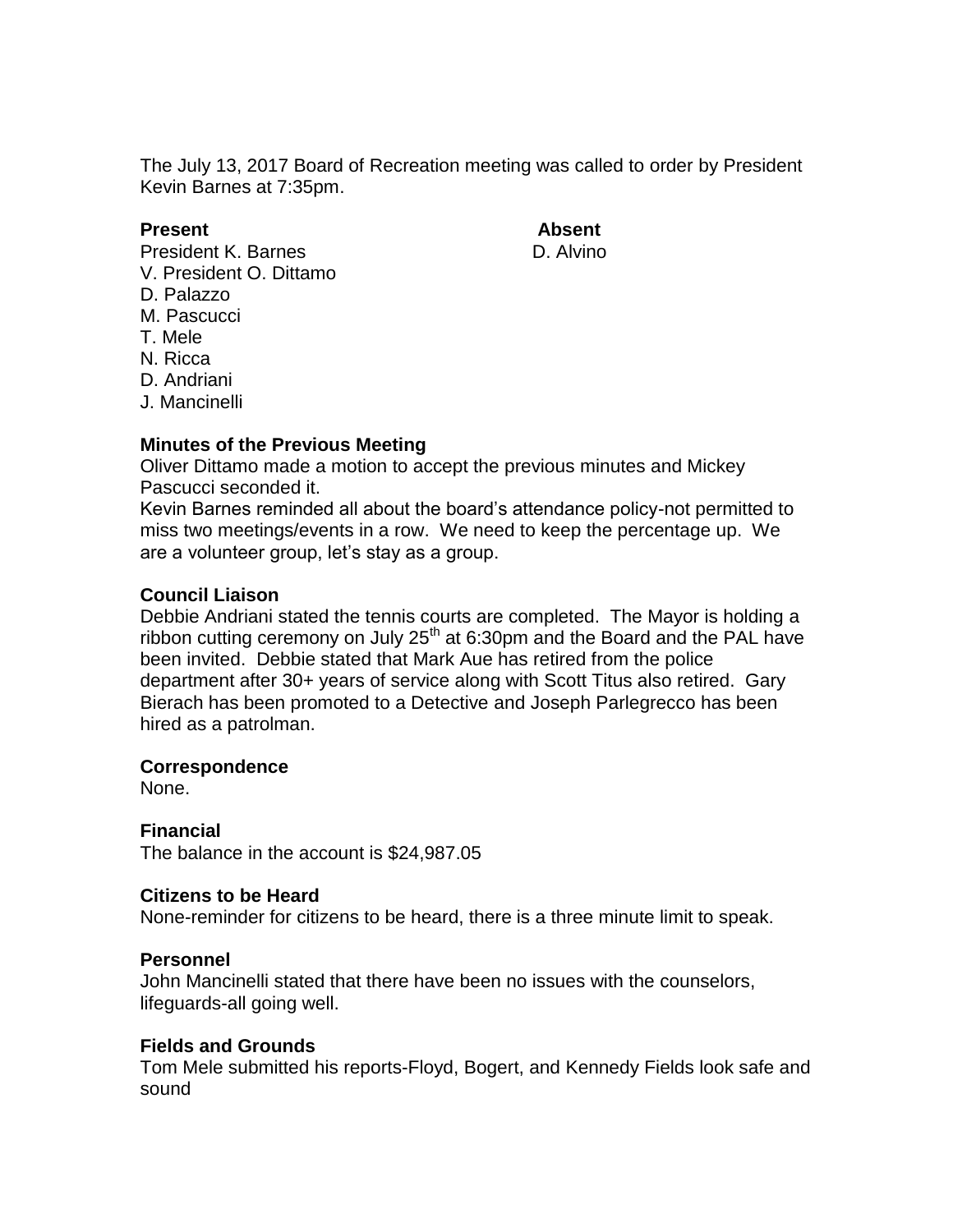Mickey Pascucci reported that the batting cages are still messy and need to be cleaned out.

Dan Palazzo-PAL and Minnisink Fields have no issues except the light at Lincoln II is still out

## **Permits**

Mickey stated all permits requested have been completed and everyone has copies-July permits were issued to Football, Soccer, and STING softball- all fall sports.

## **Pool**

Pam stated the following information from pool registrations: 66 Families; 21 singles; 17 children; 73 seniors; and 5 Fire department registrations for this year. 48 new members and registration is up from last year.

John stated we need to revamp the admission process-the different fees for different number of family members is very confusing. John stated the activities for  $4<sup>th</sup>$  of July went well-slide, DJ, very crowded.

Louise-member of the pool donated 10 chairs for the pool. We need a price for new guard umbrellas. Pam will get a price.

## **Old Business**

John stated the 2 concerts we had so far went well. Maybe we can use the robo call to tell residents about the concerts to get more in attendance. Possibly next year we can hang a banner across the boulevard.

The last concert is Totowa Has Talent- John has concerns how will we get interested participants-possibly put out flyers at library, pool, camp-post it everywhere.

## **New Business**

Oliver Dittamo made the motion to suspend the August meeting, Dan Palazzo seconded the motion.

John stated that PSE&G shut off the lights by the pool-they were a hazard being too close to the pool. There are spot lights that need to be hooked up.

John suggested a possible Pool Family Day with contests, games, activities – need to come up with dates.

Thinking of ideas for Mother/Son activity-looked into Medieval Times but very expensive-\$40 per person.

# **Programs**

The Yankee game trip went well- everyone thanked Dan.

Tom stated that the movie night that was cancelled will give us 50% off on the next movie because of the cancellation. Possibly do a late night swim with or without the movie. Will look into the movie night once the pool lights get fixed. Tom suggested maybe look into renting trailers that are filled with video games as an activity.

Possible idea- Scavenger Hunt-for adults do it with the PAL-list of things to find